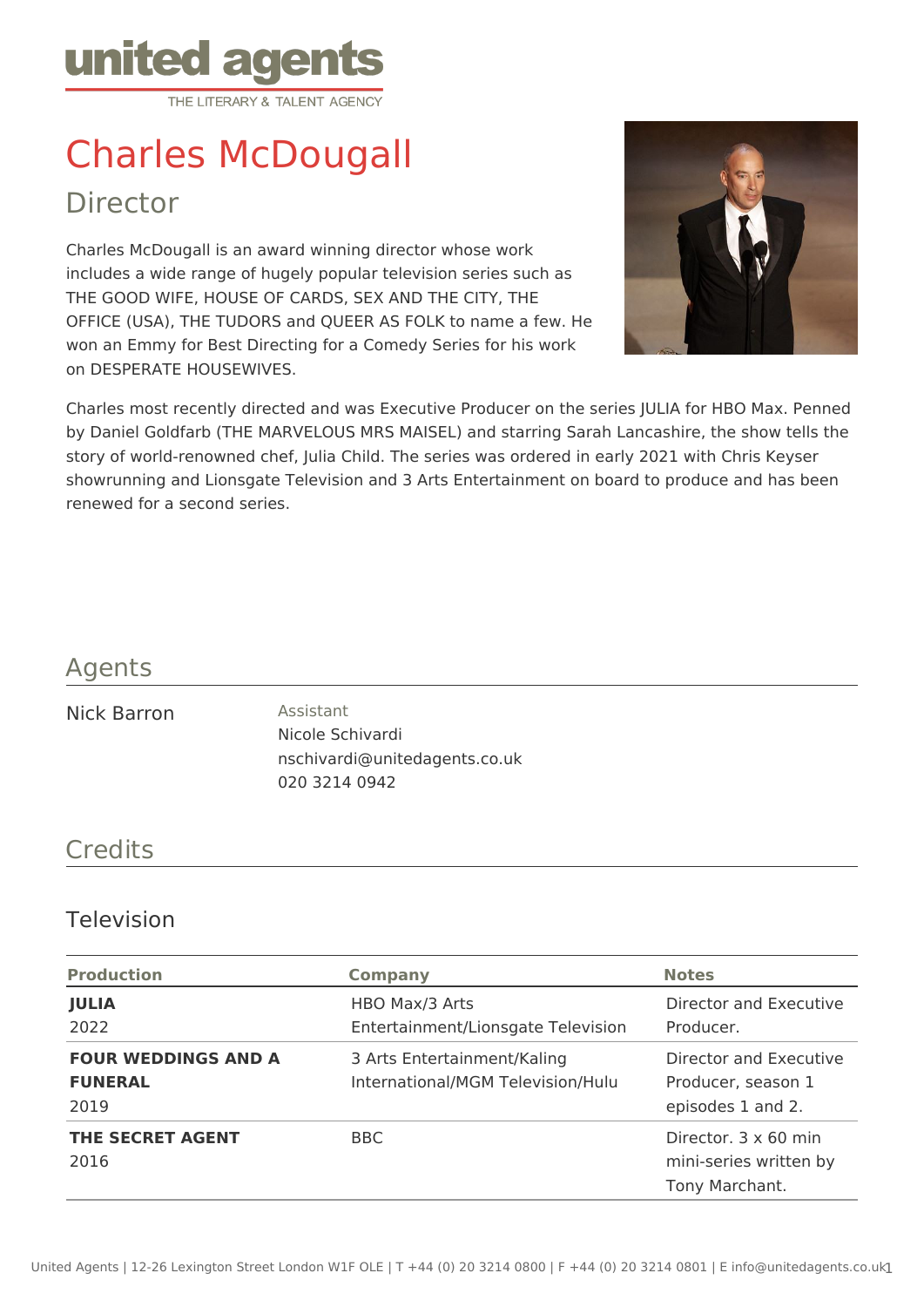| <b>Production</b>                          | <b>Company</b>                                                | <b>Notes</b>                                                                                                                                             |
|--------------------------------------------|---------------------------------------------------------------|----------------------------------------------------------------------------------------------------------------------------------------------------------|
| <b>SECRETS AND LIES</b><br>2015            | ABC Signature/ Hoodlum<br>Entertainment/Kapital Entertainment | Director and Executive<br>Producer, season 1<br>episode 1.                                                                                               |
| <b>MAD DOGS</b><br>2015                    | Amazon Studios/Sony                                           | Director and Executive<br>Producer, season 1<br>episode 1.                                                                                               |
| <b>RESURRECTION</b><br>2013                | Plan B Entertainment/ABC                                      | Director and Executive<br>Producer, season 1<br>episode 1.                                                                                               |
| <b>HOUSE OF CARDS</b><br>2013              | Netflix/Media Rights Capital                                  | Director, season 1<br>episodes 7 and 8.                                                                                                                  |
| THE MINDY PROJECT<br>2012 - 2013           | 20th Century Fox Television/ Kaling<br>International          | Director and Executive<br>Producer, season 1,<br>episode 1;<br>Season 1 episode 9;<br>Season 2 episode 10;<br>Executive Producer,<br>season 1 episode 3. |
| <b>THE OFFICE</b><br>2005 - 2012           | Reveille Productions/NBCU/ 3 Arts<br>Entertainment            | Director, season 2<br>episode 10, 17 and 21;<br>Season 6 episode 11;<br>Season 7 episode 10;<br>Season 8 episode 2<br>and $12;$<br>Season 9 episode 9.   |
| <b>PARKS AND RECREATION</b><br>2009 - 2011 | Deedle-Dee Productions/NBC                                    | Director, season 2<br>episode 6;<br>Season 4 episode 4.                                                                                                  |
| THE CHICAGO CODE<br>2011                   | MiddKid Productions/FOX                                       | Director and Executive<br>Producer, season 1<br>episode 1.                                                                                               |
| <b>THE GOOD WIFE</b><br>2009               | <b>Scott Free Productions/CBS</b>                             | Director and Executive<br>Producer, season 1<br>episodes 1 and 2.                                                                                        |
| <b>GOOD BEHAVIOUR</b><br>2008              | <b>ABC Signature/ABC</b>                                      | TV Movie, Director.                                                                                                                                      |
| <b>THE TUDORS</b><br>2007                  | Peace Arch Entertainment/ Showtime                            | Director and Executive<br>Producer, season 1<br>episodes 1 and 2.                                                                                        |
| <b>BACKYARD &amp; BULLETS</b><br>2007      | <b>Carteret Street Productions</b>                            | TV Movie, Director and<br>Executive Producer.                                                                                                            |
| <b>BIG LOVE</b><br>2006                    | Anima Sola Productions/HBO                                    | Director, season 1<br>episodes 2 and 3.                                                                                                                  |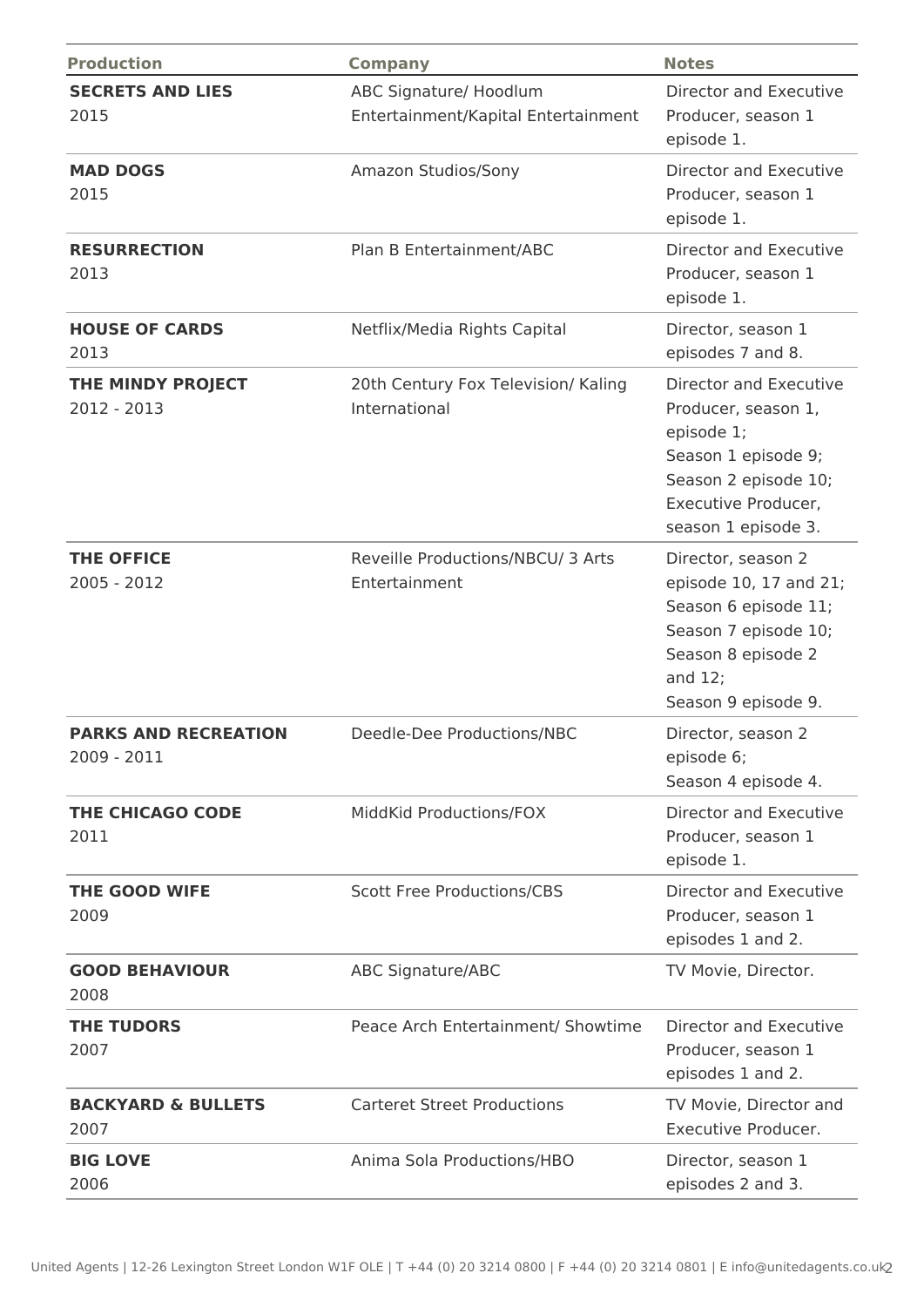| <b>Production</b>                                                                          | <b>Company</b>                                                           | <b>Notes</b>                                                                                                     |
|--------------------------------------------------------------------------------------------|--------------------------------------------------------------------------|------------------------------------------------------------------------------------------------------------------|
| <b>SURRENDER, DOROTHY</b><br>2006                                                          | <b>CBS Productions</b>                                                   | TV Movie, Director.                                                                                              |
| <b>DESPERATE HOUSEWIVES:</b><br><b>OPRAH WINFREY IS THE NEW</b><br><b>NEIGHBOR</b><br>2005 | Cherry Alley Productions/ Touchstone<br><b>Television/ ABC Signature</b> | TV Short, Director.                                                                                              |
| <b>DESPERATE HOUSEWIFES</b><br>2004                                                        | Cherry Alley Productions/ Touchstone<br><b>Television/ ABC Signature</b> | Director, season 1<br>episode 1.                                                                                 |
| <b>CALL ME: THE RISE AND FALL</b><br><b>OF HEIDI FLEISS</b><br>2004                        | <b>Nomadic Pictures</b>                                                  | TV Movie, Director.                                                                                              |
| <b>KEEN EDDIE</b><br>2003                                                                  | Paramount Pictures/ Frequency Films                                      | Director, season 1<br>episode 3.                                                                                 |
| <b>PUSH, NEVADA</b><br>2002                                                                | LivePlanet/Disney-ABC Domestic<br>Television                             | Director, season 1<br>episode 2.                                                                                 |
| <b>SEX AND THE CITY</b><br>2002                                                            | <b>HBO/ Darren Star Productions</b>                                      | Director, season 3<br>episodes 9 and 10;<br>Season 4 episodes 13<br>and $14;$<br>Season 5 episodes 1<br>and $2.$ |
| <b>SUNDAY</b><br>2002                                                                      | Box TV/Channel 4 International                                           | TV Movie, Director.                                                                                              |
| <b>WONDERLAND</b><br>2000                                                                  | <b>Touchstone Television/ABC</b>                                         | Director.                                                                                                        |
| <b>QUEER AS FOLK</b><br>1999                                                               | Channel 4                                                                | Director, season 1<br>episodes 1, 2, 3 and 4.                                                                    |
| <b>RULES OF ENGAGEMENT</b><br>1997                                                         | <b>Peter Norris</b>                                                      | TV Movie, Director.                                                                                              |
| <b>HILLSBOROUGH</b><br>1996                                                                | <b>Granada Television/ITV</b>                                            | TV Movie, Director.                                                                                              |
| <b>CRACKER</b><br>1995                                                                     | A+E Networks/ITV                                                         | Director, season 3<br>episodes 4 and 5.                                                                          |
| $99 - 1$<br>1994                                                                           | Zenith Entertainment                                                     | Director, season 1<br>episodes 1 and 2.                                                                          |
| <b>BETWEEN THE LINES</b><br>1992                                                           | <b>BBC</b>                                                               | Director, season 1<br>episodes 1, 6 and 7.                                                                       |
| <b>CASUALTY</b><br>1991                                                                    | <b>BBC</b>                                                               | Director, season 6<br>episode 3.                                                                                 |